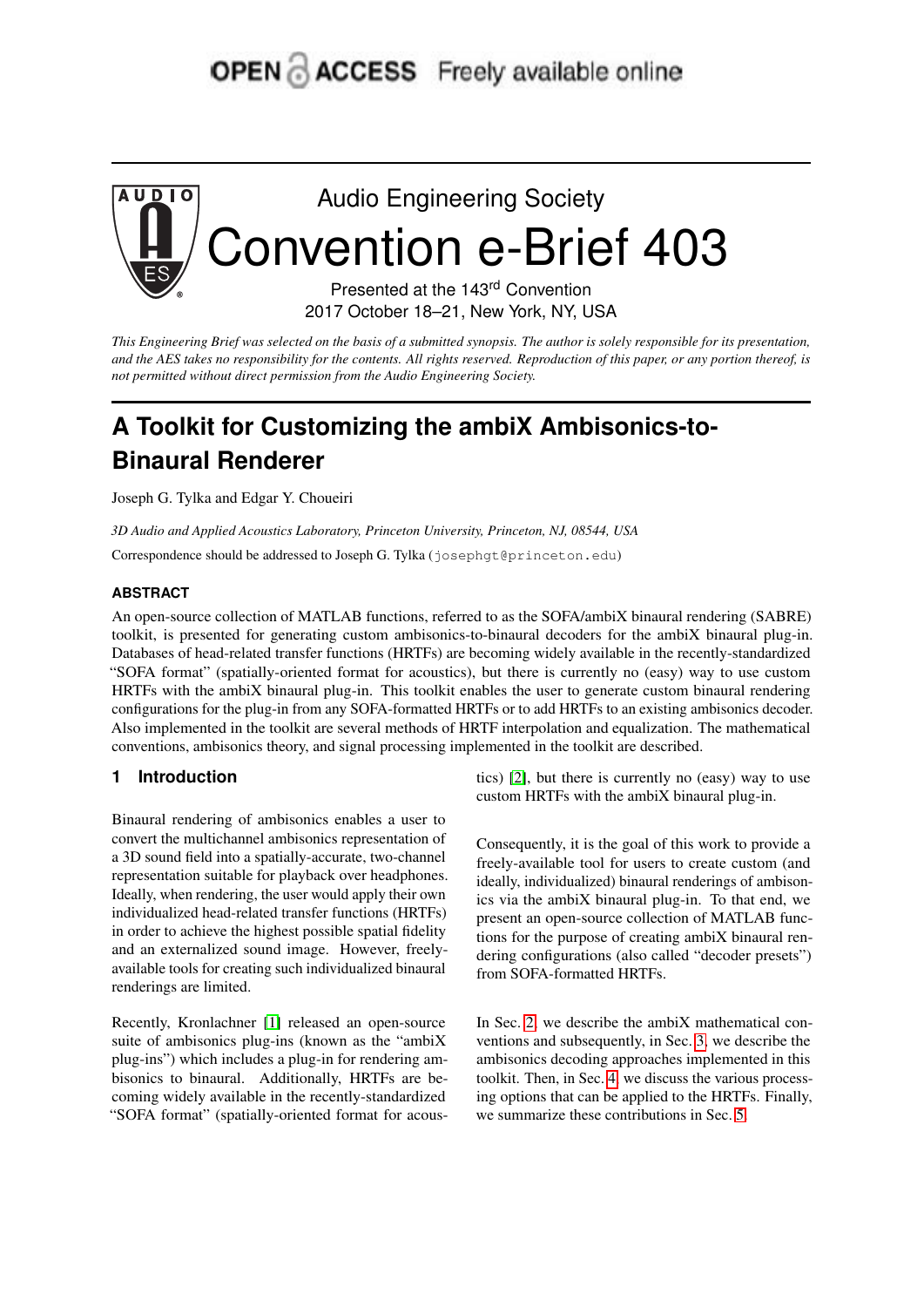## <span id="page-1-0"></span>**2 Conventions**

In accordance with the ambiX specification  $[3]$ , we use real-valued spherical harmonics as given by

$$
Y_l^m(\theta,\phi) = N_l^{|m|} P_l^{|m|}(\sin\theta) \times \begin{cases} \cos m\phi & \text{for } m \ge 0, \\ \sin |m|\phi & \text{for } m < 0, \end{cases}
$$

where  $P_l^m$  is the associated Legendre polynomial of degree *l* and order *m*, as defined in the MATLAB legendre function by

$$
P_l^m(x) = (-1)^m (1 - x^2)^{m/2} \frac{d^m}{dx^m} P_l(x),
$$
  
with 
$$
P_l(x) = \frac{1}{2^l l!} \left[ \frac{d^l}{dx^l} (x^2 - 1)^l \right],
$$

and  $N_l^m$  is a normalization term which, for the Schmidt seminormalized (SN3D) spherical harmonics with Condon-Shortley phase, $\frac{1}{1}$  $\frac{1}{1}$  $\frac{1}{1}$  is given by [\[3\]](#page-4-3)

$$
N_l^m = (-1)^m \sqrt{\frac{2 - \delta_m (l - m)!}{4\pi (l + m)!}},
$$

where  $\delta_m$  is the Kronecker delta. With an inner product defined by integrating over all directions, the squarednorm of these spherical harmonics is thus given by

$$
||Y_l^m||^2 = \frac{1}{2l+1}.
$$

We also adopt the ambisonics channel numbering (ACN) convention [\[3\]](#page-4-3) such that for a spherical harmonic function of degree  $l \in [0, \infty)$  and order  $m \in$  $[-l, l]$ , the ACN index *n* is given by  $n = l(l+1) + m$  and we denote the spherical harmonic function by  $Y_n \equiv Y_l^m$ .

## <span id="page-1-1"></span>**3 Decoding Ambisonics**

Implemented in this toolkit are several basic methods of decoding ambisonics (described below), but the Ambisonic Decoder Toolbox  $(ADT)^2$  $(ADT)^2$  is a much more comprehensive tool for creating state-of-the-art ambisonic decoders [\[4\]](#page-4-4). Consequently, one intended use of this

toolkit is to add custom HRTFs to an existing ambiX de-coder preset (such as those generated using the ADT).<sup>[3](#page-1-4)</sup> Note that doing so requires the user to specify the grid of speaker positions, as that information is not explicitly contained in ambiX decoder presets.

Generally, the decoding matrix, D, determines the loudspeaker signals, *xq*, given by

$$
\mathbf{x} = \begin{bmatrix} x_1(t) \\ x_2(t) \\ \vdots \\ x_Q(t) \end{bmatrix} = \mathbf{D} \cdot \begin{bmatrix} a_0(t) \\ a_1(t) \\ \vdots \\ a_{N-1}(t) \end{bmatrix} = \mathbf{D} \cdot \mathbf{a}, \qquad (1)
$$

where  $Q$  is the number of loudspeakers and  $a_n$  is the ambisonic signal for ACN index *n*. For a thorough review of ambisonic decoding theory and practice, the reader is referred to the works of Heller et al. [\[4,](#page-4-4) [5\]](#page-4-5).

Assuming a free field and ideal loudspeakers that are equidistant from the listener, the resulting binaural pressure signals are given by

$$
p^{\text{L,R}}(t) = \mathbf{h}^{\text{L,R}} * \mathbf{x} = \sum_{q=1}^{Q} h_q^{\text{L,R}}(t) * x_q(t), \qquad (2)
$$

where '∗' denotes convolution and

$$
\mathbf{h}^{\mathbf{L},\mathbf{R}} = \begin{bmatrix} h_1^{\mathbf{L},\mathbf{R}}(t) & h_2^{\mathbf{L},\mathbf{R}}(t) & \cdots & h_Q^{\mathbf{L},\mathbf{R}}(t) \end{bmatrix} \tag{3}
$$

is a vector containing the head-related impulse responses (HRIRs) for a given listener and for the directions of each loudspeaker. The superscript "L,R" denotes the response at the left or right ear, respectively.

#### **3.1 Basic Decoding**

Following traditional ambisonic theory, we consider the ambisonic signals produced at the center of the loudspeaker array in response to the loudspeaker signals, given by

$$
a_n(t) = \sum_{q=1}^{Q} Y_n(\hat{v}_q) x_q(t).
$$
 (4)

<span id="page-1-2"></span><sup>&</sup>lt;sup>1</sup>Note that including Condon-Shortley phase in the normalization term cancels it in the associated Legendre term.

<span id="page-1-3"></span><sup>&</sup>lt;sup>2</sup>The ADT is available online at: [https://bitbucket.](https://bitbucket.org/ambidecodertoolbox/adt.git) [org/ambidecodertoolbox/adt.git](https://bitbucket.org/ambidecodertoolbox/adt.git)

<span id="page-1-4"></span> $3$ At present, the SABRE toolkit is only compatible with singleband decoders. Consequently, multi-band decoders should be implemented in parallel (as a bank of single-band decoders), downstream of a crossover network.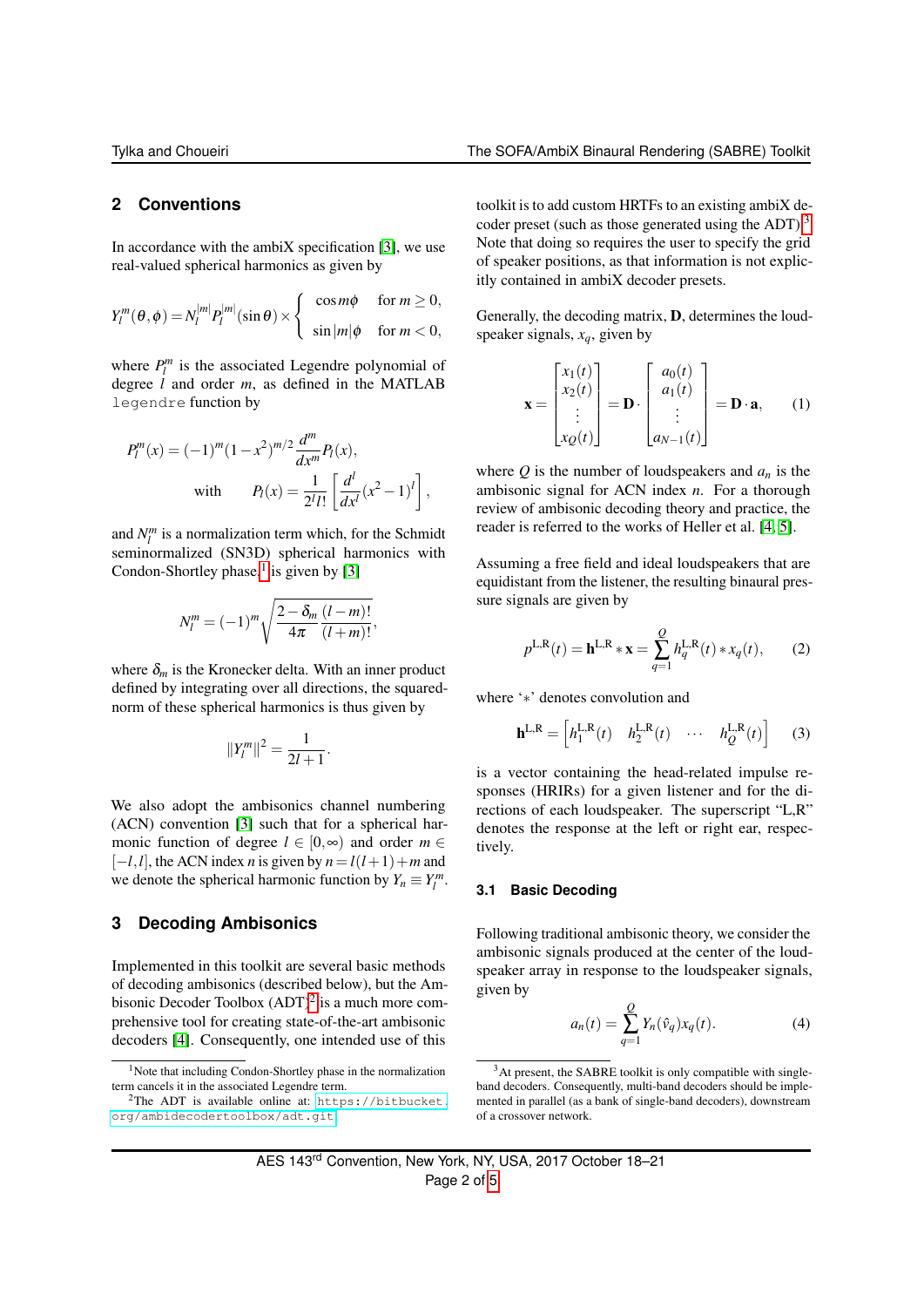Equivalently, in matrix form, we have  $\mathbf{a} = \mathbf{Y} \cdot \mathbf{x}$ , where

$$
\mathbf{Y} = \begin{bmatrix} Y_0(\hat{v}_1) & Y_0(\hat{v}_2) & \cdots & Y_0(\hat{v}_Q) \\ Y_1(\hat{v}_1) & Y_1(\hat{v}_2) & \cdots & Y_1(\hat{v}_Q) \\ \vdots & \vdots & \ddots & \vdots \\ Y_{N-1}(\hat{v}_1) & Y_{N-1}(\hat{v}_2) & \cdots & Y_{N-1}(\hat{v}_Q) \end{bmatrix} .
$$
 (5)

From this formulation, we obtain the basic (pseudoinverse) decoder, given by [\[5,](#page-4-5) Appendix A.1]

$$
\mathbf{D} = \mathbf{Y}^+, \tag{6}
$$

where  $(\cdot)^+$  denotes pseudoinversion.

#### **3.2 Quadrature Decoding**

Given higher-order ambisonics signals, *an*, the socalled *signature function*,  $\mu$ , in the direction  $\hat{v}_q$  is given by [\[6\]](#page-4-7)

$$
\mu(t, \hat{v}_q) = \sum_{n=0}^{N-1} a_n(t) \frac{Y_n(\hat{v}_q)}{\|Y_n\|^2}.
$$
 (7)

Equivalently, in matrix form, we have

$$
\begin{bmatrix}\n\mu(t, \hat{v}_1) \\
\mu(t, \hat{v}_2) \\
\vdots \\
\mu(t, \hat{v}_Q)\n\end{bmatrix} = \mathbf{Y}^{\mathrm{T}} \cdot \mathbf{F}^{-1} \cdot \mathbf{a},
$$
\n(8)

where  $Q$  is now the number of plane-wave terms and  $\bf{F}$ is a diagonal matrix given by

$$
\mathbf{F} = \text{diag} \left\{ \left[ ||Y_0||^2 ||Y_1||^2 \cdots ||Y_{N-1}||^2 \right] \right\}. \quad (9)
$$

The signature function represents the coefficients of a plane-wave decomposition of the sound field, such that the binaural pressure signals can be approximately reconstructed using a finite number of plane-waves, given by [\[6\]](#page-4-7)

$$
p^{\text{L,R}}(t) \approx \sum_{q=1}^{Q} h_q^{\text{L,R}}(t) * (w_q \mu(t, \hat{v}_q))
$$
  
= 
$$
\mathbf{h}^{\text{L,R}} * \begin{bmatrix} w_1 \mu(t, \hat{v}_1) \\ w_2 \mu(t, \hat{v}_2) \\ \vdots \\ w_Q \mu(t, \hat{v}_Q) \end{bmatrix}, \quad (10)
$$

where  $w_q$  is the quadrature weight of the  $q^{\text{th}}$  plane-wave term and is dependent on the chosen grid of directions. Rearranging, we arrive at the quadrature decoder, given by

$$
\mathbf{D} = \text{diag}\left\{ \begin{bmatrix} w_1 & w_2 & \cdots & w_Q \end{bmatrix} \right\} \cdot \mathbf{Y}^{\mathrm{T}} \cdot \mathbf{F}^{-1}. \tag{11}
$$

#### <span id="page-2-4"></span>**3.3 Compact Decoding**

Now that we have established the typical decoding and binaural rendering signal chain, we can derive an equally valid but more computationally efficient approach. We first combine the HRIRs by performing the matrix multiplication with the decoder matrix, which yields a vector of *N* compacted HRIRs

<span id="page-2-3"></span><span id="page-2-2"></span>
$$
\tilde{\mathbf{h}}^{\mathbf{L},\mathbf{R}} = \begin{bmatrix} \tilde{h}_0^{\mathbf{L},\mathbf{R}}(t) & \tilde{h}_1^{\mathbf{L},\mathbf{R}}(t) & \cdots & \tilde{h}_{N-1}^{\mathbf{L},\mathbf{R}}(t) \end{bmatrix} = \mathbf{h}^{\mathbf{L},\mathbf{R}} \cdot \mathbf{D}. \quad (12)
$$

This process simply combines the decoding matrix and per-direction HRIRs into a single set of filters.[4](#page-2-1) The corresponding "compact" decoder is simply an  $N \times$ *N* identity matrix, i.e.,  $\tilde{\mathbf{D}} = \mathbf{I}_{(N \times N)}$ , such that  $\tilde{\mathbf{h}}^{\text{L,R}}$ .  $\tilde{\mathbf{D}} = \mathbf{h}^{\text{L,R}} \cdot \mathbf{D}$ . It's worth noting that, in the case of the basic pseudoinverse decoder, given by Eq. [\(6\)](#page-2-2), the compacting process described by Eq. [\(12\)](#page-2-3) is equivalent to to computing the spherical-harmonics coefficients of the HRTFs, as done by Rafaely and Avni [\[7,](#page-4-8) Sec. IV].

#### **3.4 Normalization**

For each HRIR (compacted or not), we first compute the maximum gain,  $\alpha_a$ , across the entire frequency response. Subsequently, we attenuate each HRIR and amplify the corresponding row of the decoder matrix by that gain, i.e.,

$$
\hat{\mathbf{h}}^{\mathsf{L},\mathsf{R}} = \mathbf{h}^{\mathsf{L},\mathsf{R}} \cdot \mathbf{G}^{-1}, \quad \text{and} \quad \hat{\mathbf{D}} = \mathbf{G} \cdot \mathbf{D}, \quad (13)
$$

where

$$
\mathbf{G} = \text{diag}\left\{ \begin{bmatrix} \alpha_1 & \alpha_2 & \cdots & \alpha_Q \end{bmatrix} \right\},\qquad(14)
$$

such that  $\hat{\mathbf{h}}^{L,R} \cdot \hat{\mathbf{D}} = \mathbf{h}^{L,R} \cdot \mathbf{D}$ . Finally, we normalize the overall decoder matrix such that the maximum absolute value of any element in matrix is unity.

## <span id="page-2-0"></span>**4 HRTF Processing**

This toolkit requires HRTFs to be stored stored in SOFA format [\[2\]](#page-4-1). The HRTF files contain, among other things, the measured HRIRs and the grid of corresponding measurement positions. Depending on the decoder used, the HRTFs may need to be interpolated, and depending on the intended playback system (e.g., type of headphones), the HRTFs may need to be equalized. Consequently, the SABRE toolkit contains several options for carrying out these processes.

<span id="page-2-1"></span><sup>&</sup>lt;sup>4</sup> Conceptually, each compacted HRIR  $\tilde{h}_n^{\text{L,R}}(t)$  represents the signals at the ears in response to an impulse sent through the  $n<sup>th</sup>$  HOA channel.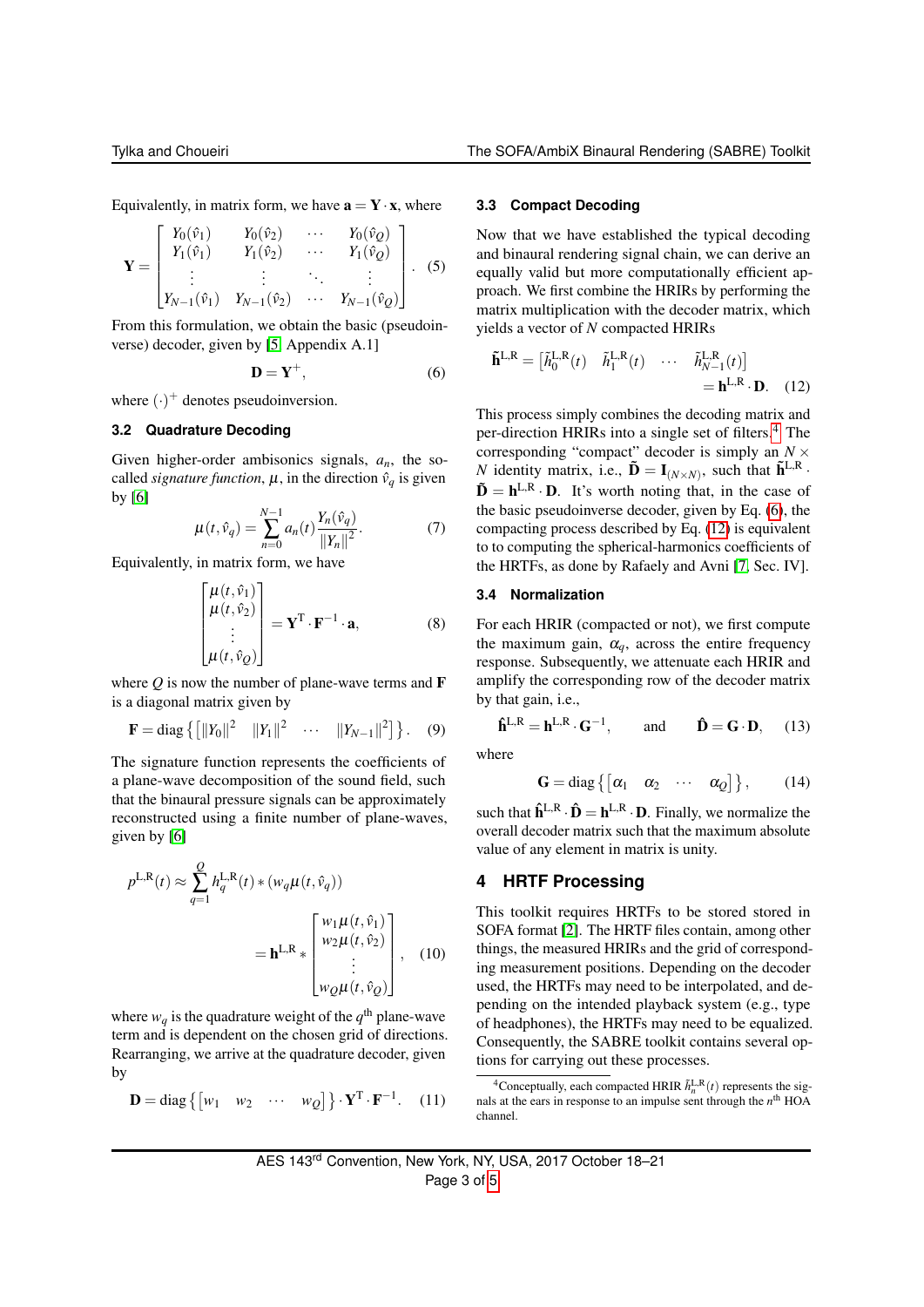#### **4.1 Interpolation**

When measured HRTFs are not available at the desired grid positions, interpolation is performed through one of the following methods.

**Nearest Neighbor:** By default, we perform nearestneighbor interpolation. This is carried out by minimizing the  $\ell^2$  norm (Euclidean distance) between the desired position  $\vec{v}_{q'}$  and each measurement position  $\vec{u}_q$ .

**Time Domain:** Alternatively, we can perform weighted-average interpolation of the HRIRs for three different interpolation schemes: natural neighbor, lin-ear, and spherical-harmonic.<sup>[5](#page-3-0)</sup> Generally, for some function  $f_q$  measured at positions  $\vec{u}_q$ , the interpolated values,  $f'_{q'}$ , for all desired positions  $\vec{v}_{q'}$ , are given by

$$
\begin{bmatrix} f_1' & f_2' & \cdots & f_{Q'}' \end{bmatrix} = \begin{bmatrix} f_1 & f_2 & \cdots & f_Q \end{bmatrix} \cdot \mathbf{W}, \ (15)
$$

where each element,  $w_{q,q'}$ , of **W** is the interpolation weight from measurement position  $\vec{u}_q$  to the desired position  $\vec{v}_{q'}$ . Before interpolating, we first measure the onset delays,  $\tau_q^{\text{L,R}}$ , using a 10% (−20 dB) threshold for each impulse response. We then align all of the impulse responses such that their onsets coincide at the earliest onset, and separately store the relative delays, given by

$$
d_q^{\text{L,R}} = \tau_q^{\text{L,R}} - \min\left(\min_q \tau_q^{\text{L}}, \min_q \tau_q^{\text{R}}\right). \tag{16}
$$

Then we compute interpolation weights from each measurement position to each desired position and interpolate, using Eq. [\(15\)](#page-3-1), the time-aligned impulse responses and the relative delays. Finally, we introduce the interpolated time delays to each interpolated impulse response.

**Frequency Domain:** We can also interpolate by first decomposing the HRTFs into magnitude spectra and time delays. The magnitude spectra are given (in dB) by

$$
M_q^{\text{L,R}}(f) = 10\log_{10}\left(\left|H_q^{\text{L,R}}(f)\right|^2\right),\qquad(17)
$$

where *H* denotes the Fourier transform of *h*. We then interpolate the magnitude responses and time delays using Eq. [\(15\)](#page-3-1). The interpolated magnitude responses are then converted into minimum-phase impulse responses, and the interpolated onset delays are introduced to yield the final interpolated HRIRs.

#### **4.1.1 Interpolation Threshold**

Optionally, we may apply a threshold to determine which desired positions are close enough to a measurement position such that they do not require interpolation. For each desired position, we find the nearest measurement position and compute the angular distance between the two, given by

$$
\Psi = \cos^{-1}\left(\frac{\vec{u}_q \cdot \vec{v}_{q'}}{\|\vec{u}_q\| \cdot \|\vec{v}_{q'}\|}\right),\tag{18}
$$

<span id="page-3-1"></span>where  $\|\cdot\|$  denotes the  $\ell^2$  norm of a vector. If this angular distance exceeds a user-specified threshold, then the selected interpolation method is carried out. Otherwise, nearest-neighbor interpolation is used.

#### **4.2 Equalization**

For optimal binaural playback, one should use individually equalized headphones [\[8\]](#page-4-9). As this may not always be possible, we provide several methods of equalization so that the user may try to compensate for the equalization of the headphones. We design the equalization filters using the full set of measured HRTFs and apply them to the (possibly interpolated) HRTFs for the desired positions.

**None:** By default, the HRTFs are not equalized. This option should only be used if the playback headphones will be individually equalized on the user's ears.

**Frontal:** For headphones that use frontal-incidence "free-field" equalization, we can equalize all HRTFs by the HRTF pair nearest to  $(\theta, \phi) = (0, 0)$ . The transfer function of the regularized inverse filter is given by [\[9\]](#page-4-10)

<span id="page-3-2"></span>
$$
Z(f) = \frac{H^*(f)}{H^*(f)H(f) + \beta(f)},
$$
(19)

where  $(\cdot)^*$  denotes complex conjugation and  $\beta$  is a frequency-dependent regularization function. This function is defined by a set of parameters, which are defined graphically in Fig. [1,](#page-4-11) and whose default values are given by

$$
\beta_0 = 10^{-4}
$$
,  $f_{L0} = 50$  Hz,  $f_{H0} = 21$  kHz,  
\n $\beta_1 = 10^{-2}$ ,  $f_{L1} = 20$  Hz,  $f_{H1} = 22$  kHz.

<span id="page-3-0"></span><sup>&</sup>lt;sup>5</sup>For spherical-harmonic interpolation, the interpolation weights are given as a matrix by  $\mathbf{W} = \mathbf{Y}_Q^+ \mathbf{Y}_{Q}$ , where  $\mathbf{Y}_Q$  is given by Eq. [\(5\)](#page-2-4) for all measurement positions and up to some maximum order (by default,  $L = 4$ ), and  $\hat{Y}_{Q'}$  is the same for all desired positions.